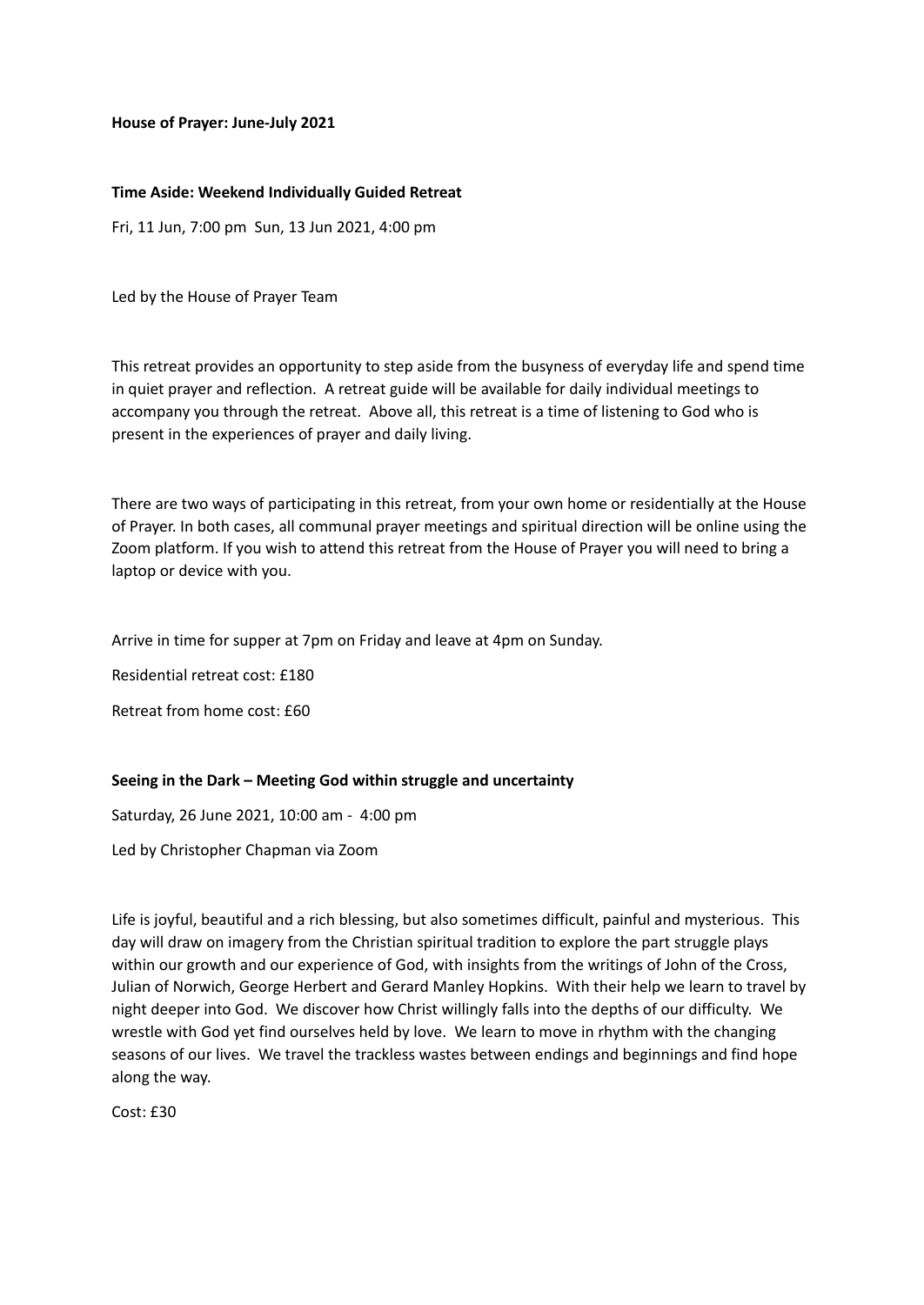## **The Experience of God**

Mon, 5 Jul 2021, 6:00 pm - Wed, 7 Jul 2021, 4:00 pm

Led by Jill Benet

This retreat explores The Experience of God by Raimon Panikkar and is underpinned by extended periods of Centering Prayer and meditation.

Arrive in time for supper at 6pm on Monday and leave by 4pm on Wednesday. Cost: £180

## **Going Within: Centering Prayer Immersion Weekend**

Fri, 9 Jul 2021, 7:00 pm - Sun, 11 Jul 2021, 4:00 pm

Led by Jill Benet

This weekend offers the opportunity to spend time in silence with a small group and deepen the experience of Centering Prayer. This retreat is suitable for those experienced in Centering Prayer as well as those establishing their practice. Cost: £180

## **Going Deeper: Individually Guided Retreat**

Thu, 15 Jul 2021 7:00 pm - Tue, 20 Jul 2021, 11:00 am The House of Prayer (map) Led by the House of Prayer Team

This retreat provides an opportunity to step aside from the busyness of everyday life and spend time in quiet prayer and reflection. A retreat guide will be available for daily individual meetings to accompany you through the retreat. Above all, this retreat is a time of listening to God who is present in the experiences of prayer and daily living.

Arrive in time for supper at 7pm on Thursday 15 July and leave after 11am on Tuesday 20 July. Residential retreat cost: £450

## **Open Day**

Saturday, 24 July 2021, 12:00 pm to 4:00 pm

This year we are opening our doors and garden to anyone who would like to call in and find out what we do and what we offer at the House of Prayer. Tours will be available. Come and learn more about